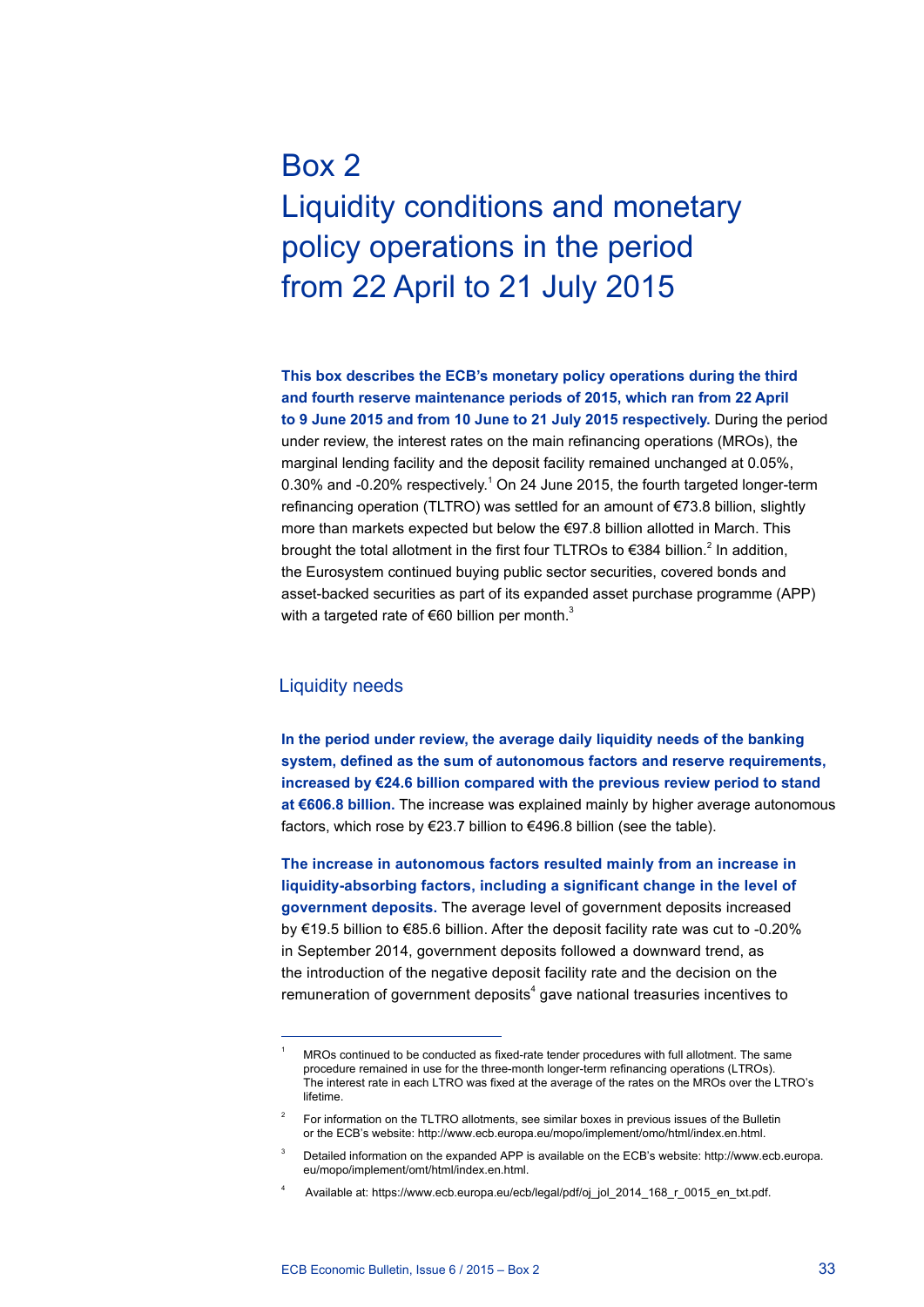reduce their cash holdings with the Eurosystem. However, the downward trend in government deposits halted in the second maintenance period of 2015, and deposits increased again in the third and fourth maintenance periods. Low market rates and abundant liquidity reduced the alternatives for treasuries to place cash. In addition, the average level of banknotes in circulation rose by  $E$ 23.8 billion, reflecting a long-term upward trend in demand for banknotes and recent country-specific developments.

**Among the liquidity-providing factors, net foreign assets continued to rise in the period under review but were offset by changes in other autonomous factors.** The depreciation of the euro at the beginning of 2015 led to a revaluation of net foreign assets as of the second quarter of 2015. On average over the two reserve maintenance periods, net foreign assets were €42.2 billion higher than in the first and second maintenance periods, at €649.8 billion. However, the effect was offset by an increase of €45.4 billion in other autonomous factors. Apart from this, revaluations in other financial assets of the Eurosystem were the main driver of a €22.9 billion increase in assets denominated in euro, which only partly offset the increase in liquidity-absorbing factors.

**The volatility of autonomous factors remained elevated during the period under review.** That primarily reflected strong fluctuations in government deposits and somewhat high levels of volatility in demand for banknotes. As a result of the quarterly revaluations at the end of June, net foreign assets and net assets denominated in euro declined, which added to the volatility, but by less than in the previous review period.

**The average absolute error in weekly forecasts of autonomous factors increased slightly in the period under review, rising to €6.4 billion, mostly as a result of higher forecasting errors for government deposits.** This shows that it remained difficult to anticipate the investment activities of treasuries in the presence of increasingly negative short-term money market rates and high levels of excess liquidity.

# Liquidity provision

**The average amount of liquidity provided through open market operations – tender operations and outright purchases – increased by €165.3 billion in the period under review, rising to €937.2 billion.** This increase was driven almost entirely by outright purchases, while tender operations remained almost unchanged.

**The average level of liquidity provided through tender operations increased only slightly, rising to €513.2 billion, albeit with significant substitution among the operations.** The two three-year LTROs which matured in the previous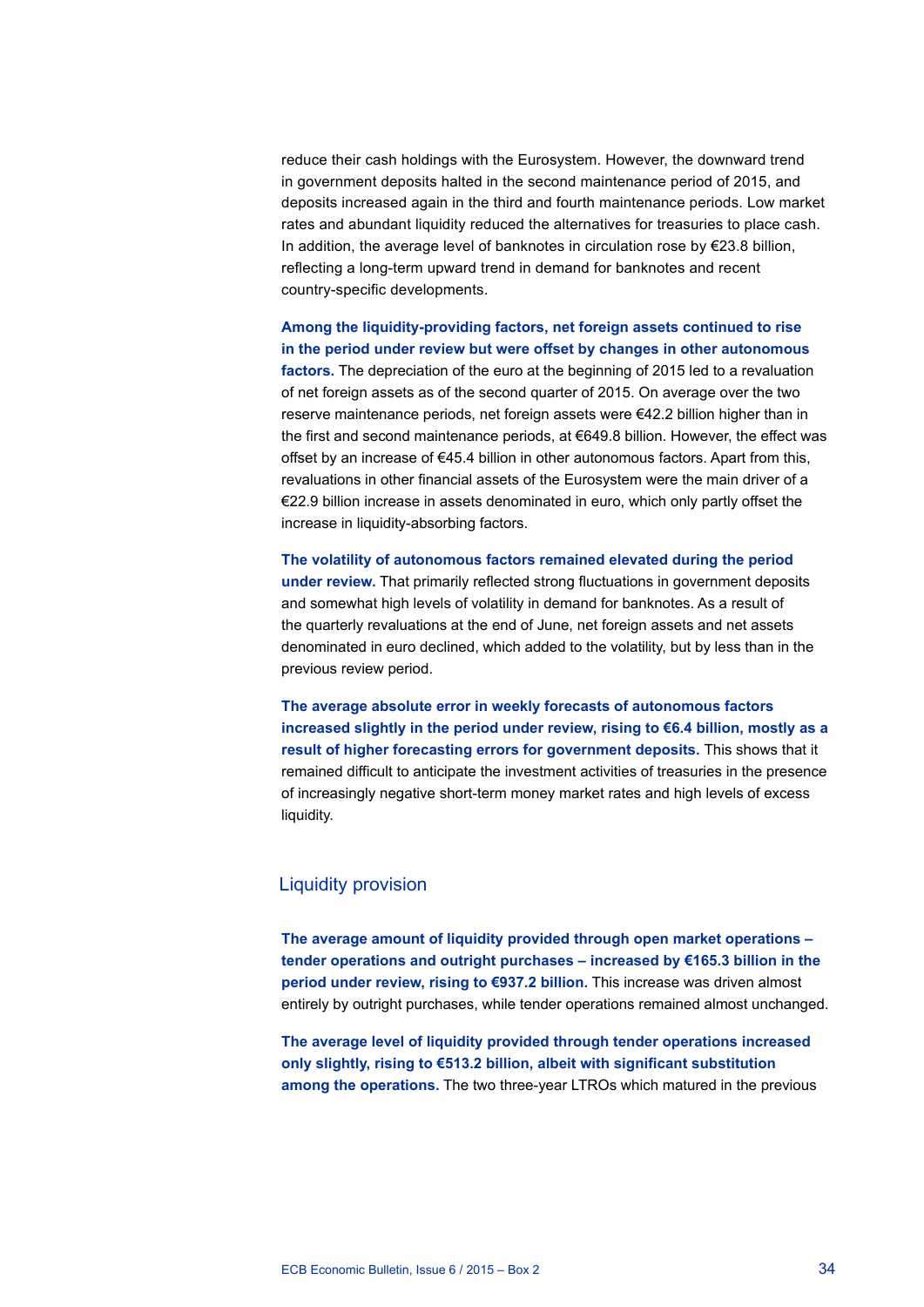review period and the reduced participation in regular operations (i.e. MROs and three-month LTROs) in this review period were, on average, compensated for by TLTRO allotments. While the average outstanding amount of TLTROs increased by €87.9 billion, the average for MROs decreased by €41.0 billion, the average for three-month LTROs decreased by €6.3 billion, and the average for the three-year LTROs (which stood at €38.6 billion in the previous review period) declined to zero.

**Average liquidity provided through outright portfolios increased by €163.4 billion to €424.0 billion owing to the implementation of the expanded APP.** The increases in the average liquidity provided by the public sector purchase programme, the third covered bond purchase programme and the asset-backed securities purchase programme (which rose by €135.4 billion, €31.7 billion and €3.7 billion respectively) more than offset the declines caused by the maturing of some bonds held under the Securities Markets Programme and the previous two covered bond purchase programmes.

# Excess liquidity

**Excess liquidity increased further during the review period, rising to an average of €329.2 billion, on account of the APP and the TLTROs.** That increase was fairly evenly distributed across the two maintenance periods, with the respective increases being €73.0 billion and €79.2 billion. While the monthly APP purchases support a steady upward trend in excess liquidity, swings in autonomous factors may contribute to significant fluctuations around this trend within a maintenance period.

**Average daily current account holdings increased by €95.8 billion to €339.4 billion on account of the higher level of excess liquidity.** Average use of the deposit facility also increased further, rising from €55.5 billion to €101.3 billion. Average recourse to the deposit facility increased only slightly as a percentage of excess liquidity, standing at 46%, compared with 42% in the previous review period.

# Interest rate developments

**Reflecting the increase in excess liquidity and growing acceptance of trading at negative rates, money market rates decreased further in the period under review.** The EONIA decreased to averages of -0.098% and -0.119% in the third and fourth maintenance periods respectively, compared with an average of -0.045% in the previous review period. In the secured segment, overnight rates decreased to levels close to the deposit facility rate. In particular, average overnight repo rates